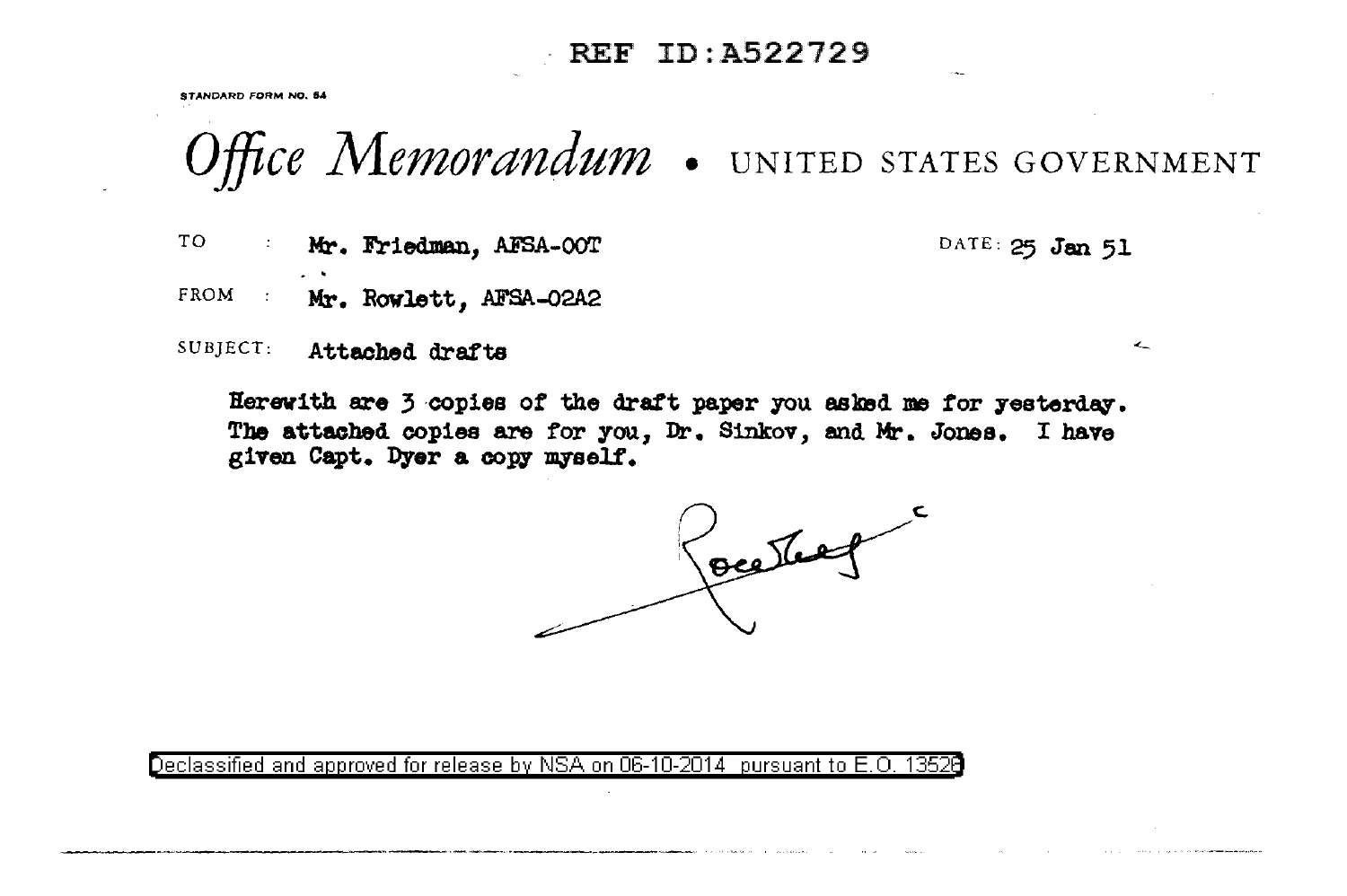

TENTATIVE DRAFT

 $EO(3.3(h)(2)$ PL 86-36/50 USC 3605

2. From an over-all consideration it is concluded that if the French

the to the followatic cryptographic systems are to be improved the following to necessary;

Replace the current French Diplomatic Systems with secure systems;  $a_{\bullet}$ 

b. Provide adequate training in the new systems for French crypto-

graphic personnel;

Establish appropriate communications security procedures in the  $\circ$ .

MO SEADETA

French Foreign Office;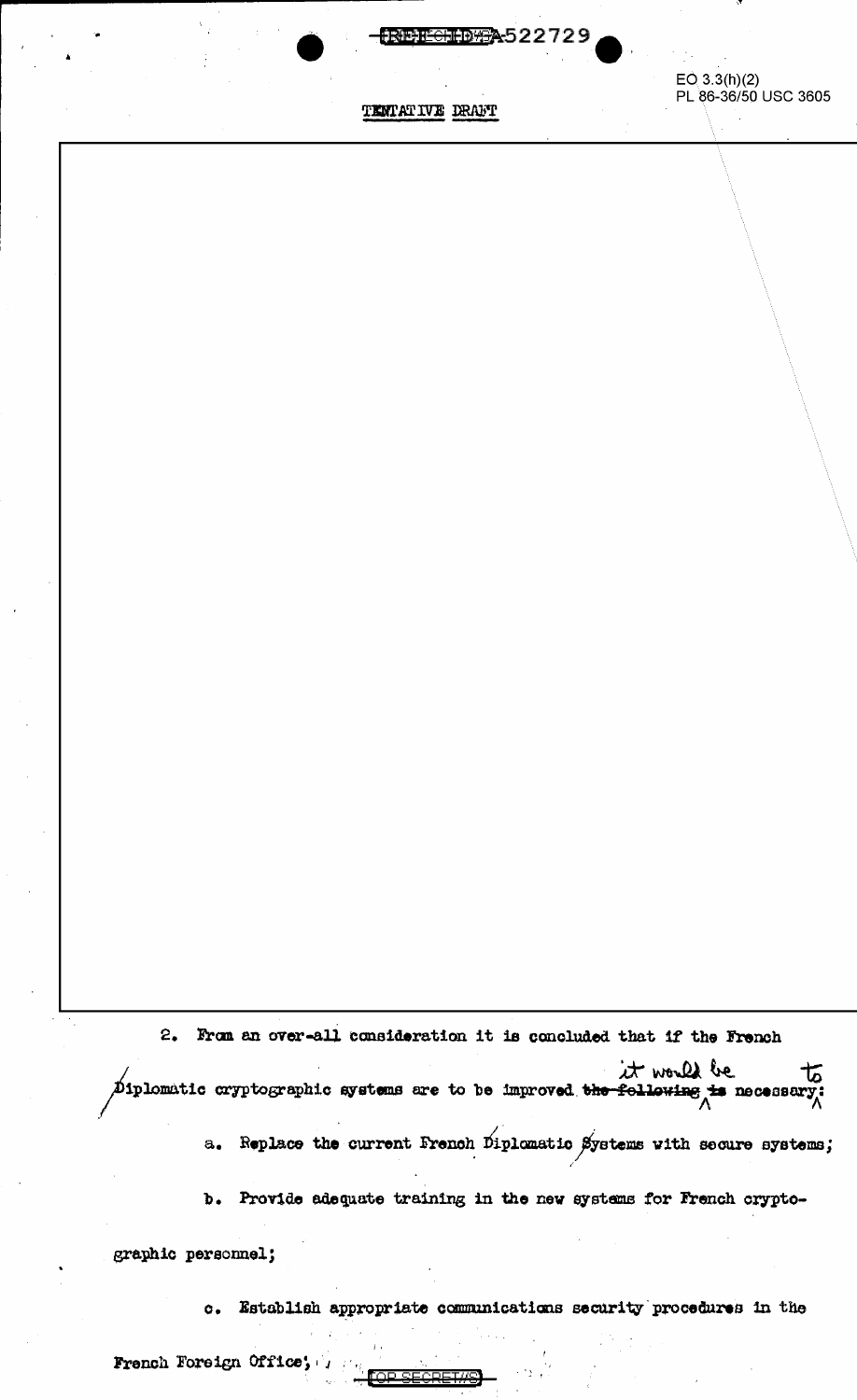$\overline{2}$ 

d. Maintain careful technical supervision over the French Diplomatio communications.

3. In regard to the current French systems, it is concluded that observed French cryptographic practices in system design and distribution previde direct evidence that the present cryptographic organization does not possess the necessary oryptanalytic appreciation to insure provision of systems affording adoquate cryptographic security. It is also concluded except as pagardo the  $\cancel{p}$ iplomatic cryptographic systems possess/sufficient inherent security to which improvement to a point where they may be considered acceptable. It is therefore necessary to discard the current aystems and replace them with other systems based on better cyyptographic principles.

4. In regard to 2b, 2c, and 2d above, the current practices of the French show a lack of appreciation on their part of the importance of these points to communications security. It is felt that able technical assistance from outside the Franch Diplomatic aryptographic service will be required if adequate measures are to be inaugurated in regard to these points.

5. In view of the feregoing, it is cencluded that a complete "heusewould be would be shaning" of the French Cryptographic Serifse, is necessary. This would involve not only informing the French that their present systems are considered insecure but also the establishing of a basis which the French would be provided with appropriate technical assistance to enable them to

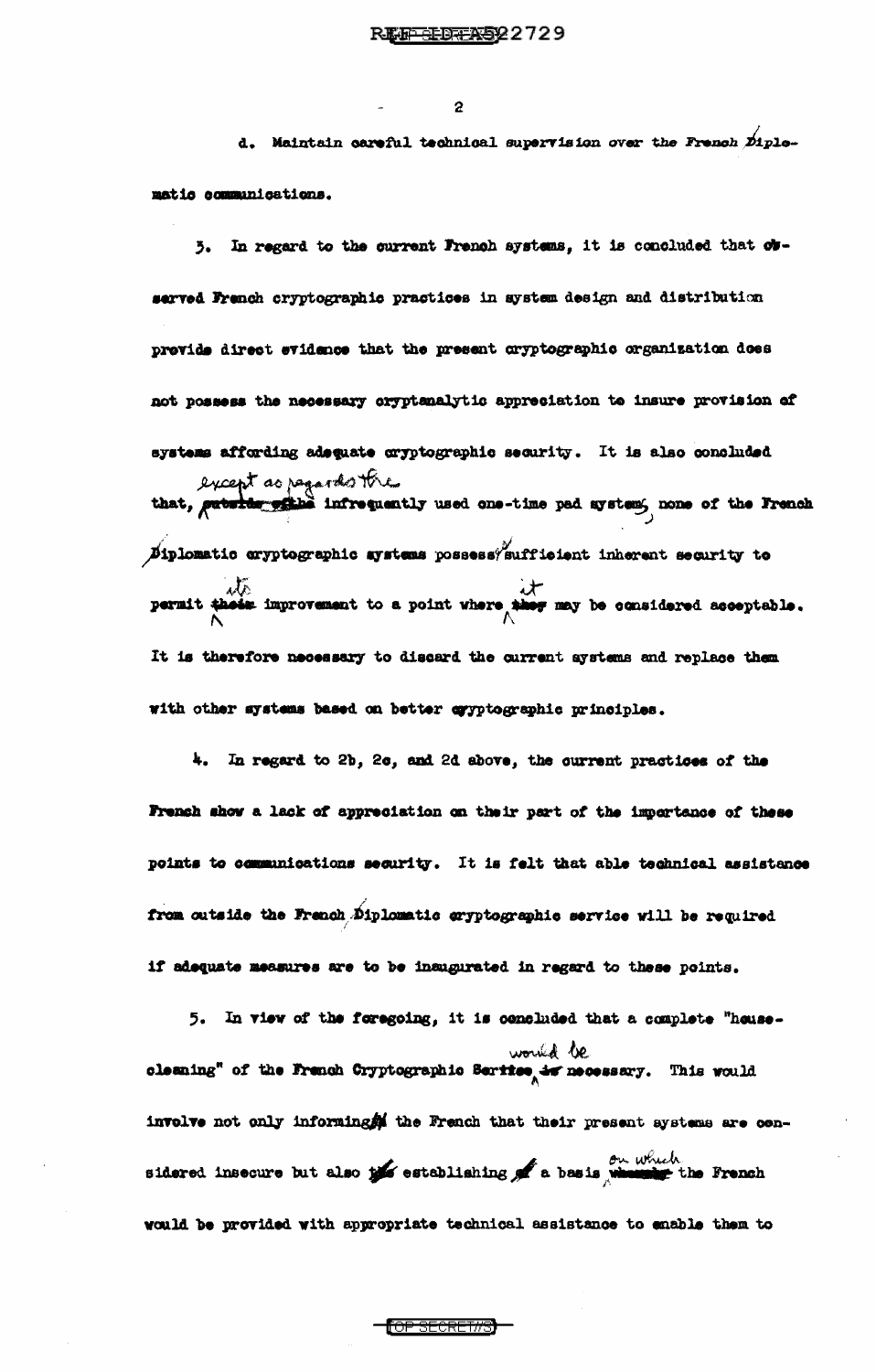|                      |                                                                              |                | ID <del>:A</del> 522729 |  |                                       |
|----------------------|------------------------------------------------------------------------------|----------------|-------------------------|--|---------------------------------------|
|                      |                                                                              |                |                         |  |                                       |
|                      |                                                                              | $\overline{2}$ |                         |  |                                       |
|                      | reerganise their cryptographic service to insure secure handling of communi- |                |                         |  |                                       |
| eations.             |                                                                              |                |                         |  | EO 3.3(h)(2)<br>PL 86-36/50 USC 3605  |
|                      |                                                                              |                |                         |  |                                       |
|                      |                                                                              |                |                         |  |                                       |
|                      |                                                                              |                |                         |  |                                       |
|                      |                                                                              |                |                         |  |                                       |
|                      |                                                                              |                |                         |  |                                       |
|                      |                                                                              |                |                         |  |                                       |
|                      |                                                                              |                |                         |  |                                       |
|                      |                                                                              |                |                         |  |                                       |
|                      |                                                                              |                |                         |  |                                       |
|                      |                                                                              |                |                         |  |                                       |
|                      |                                                                              |                |                         |  |                                       |
|                      |                                                                              |                |                         |  |                                       |
|                      |                                                                              |                |                         |  |                                       |
|                      |                                                                              |                |                         |  |                                       |
|                      |                                                                              |                |                         |  |                                       |
|                      |                                                                              |                |                         |  |                                       |
|                      |                                                                              |                |                         |  |                                       |
|                      | 7. The British in the past have had many contacts with the French            |                |                         |  |                                       |
|                      |                                                                              |                |                         |  |                                       |
|                      | eryptologists. It appears advantageous that, if the French are approached    |                |                         |  |                                       |
|                      | done unilaterally and individue British.                                     |                |                         |  | EO 3.3(h)(2)<br>_PL 86-36/50 USC 3605 |
|                      |                                                                              | the            |                         |  |                                       |
|                      | Such a course of action would present additional advantages shape it (a)     |                |                         |  |                                       |
| <b>Now 14 pet pe</b> | it would be unnecessarito disclose                                           |                |                         |  |                                       |
|                      | twould                                                                       |                |                         |  | $\overline{EO(3.3(h)(2)}$             |
|                      | limit the mumber                                                             |                | technicians.            |  | PL 86-36/50 USC 3605                  |
|                      |                                                                              |                |                         |  |                                       |
|                      |                                                                              |                |                         |  |                                       |
|                      |                                                                              |                |                         |  |                                       |
|                      |                                                                              |                |                         |  |                                       |
|                      |                                                                              |                |                         |  |                                       |
|                      |                                                                              |                |                         |  |                                       |
|                      |                                                                              |                |                         |  |                                       |

 $\ddot{\phantom{0}}$